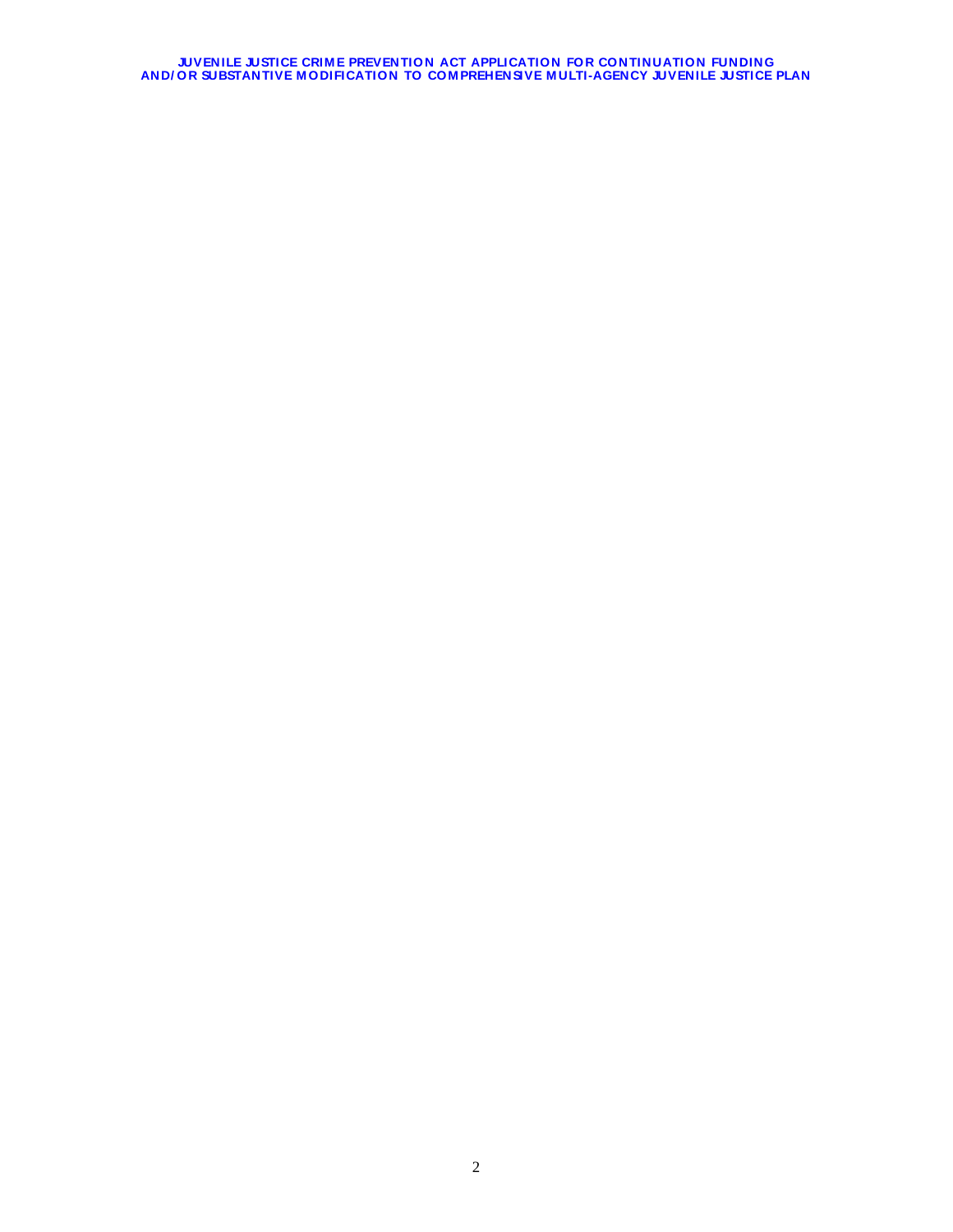| Section 2. Juvenile Justice Coordinating Council (JJCC)                   |              |                |  |
|---------------------------------------------------------------------------|--------------|----------------|--|
| List any changes to your JJCC.* Check here if there have been no changes. |              |                |  |
| Name/Agency of those Added/Deleted                                        | <b>Added</b> | <b>Deleted</b> |  |
| Laurie Medina/Department of Family and Children Services,                 |              |                |  |
| <b>Social Services Agency, County of Santa Clara</b>                      |              |                |  |
| Jana Rickerson/ Department of Family and Children Services,               |              |                |  |
| <b>Social Services Agency, County of Santa Clara</b>                      |              |                |  |
| Francesca LeRue/ Department of Family and Children                        | $\times$     |                |  |
| Services, Social Services Agency, County of Santa Clara                   |              |                |  |
| Sherri Terao /Santa Clara Valley Health and Hospital System,              | $\times$     |                |  |
| <b>Behavioral Services</b>                                                |              |                |  |
| <b>Frank Grgurina/Sunnyvale Department of Public Safety</b>               |              |                |  |
| Peter Decena/San Jose State University Police Department                  |              |                |  |
| Michael D'Antonio/Los Gatos-Monte Sereno Police                           |              |                |  |
| <b>Department</b>                                                         |              |                |  |
| <b>Carla Haakma/County Office of Education or School District</b>         |              |                |  |
| Hon. Julianne Sylva/At Large Community Representative                     |              |                |  |
|                                                                           |              |                |  |

\*Note: Section 749.22 of the Welfare and Institutions Code, Chapter 325, Statutes of 1998, mandates the following membership on the Juvenile Justice Coordinating Council. (Additional members may be added.)

"The coordinating councils shall, at a minimum, include the chief probation officer, as chair, and one representative each from the district attorney's office, the public defender's office, the sheriff's department, the board of supervisors, the department of social services, the department of mental health, a community-based drug and alcohol program, a city police department, the county office of education or a school district, and an atlarge community representative. In order to carry out its duties pursuant to this section, a coordinating council shall also include representatives from nonprofit community-based organizations providing services to minors."

# **Section 3. Plan Modification**

### **Summarize proposed modifications to your plan with respect to each of the following:**

- I. Changes in law enforcement, probation, education, mental health, health, social services, drug and alcohol and other resources that specifically target at-risk juveniles, juvenile offenders and their families:
- II. Changes in the prioritization of the neighborhoods, schools, and other areas in the community that face a significant public safety risk from juvenile crime:
- III. Changes in the continuum of responses to juvenile crime and delinquency that demonstrate a collaborative and integrated approach for implementing swift, certain and graduated responses to at risk youth and juvenile offenders:

## **Section 4. Modifications to Current Programs**

**Provide the name and other requested information for each current program proposed for modification. (Copy this section if more than three programs are to be modified.)**

### **Program Name:**

Proposed program modifications and reasons for change:

Changes to program outcomes, goals and/or outcome measures:

#### **Program Name:**

Proposed program modifications and reasons for change:

Changes to program outcomes, goals and/or outcome measures:

#### **Program Name:**

Proposed program modifications and reasons for change:

Changes to program outcomes, goals and/or outcome measures: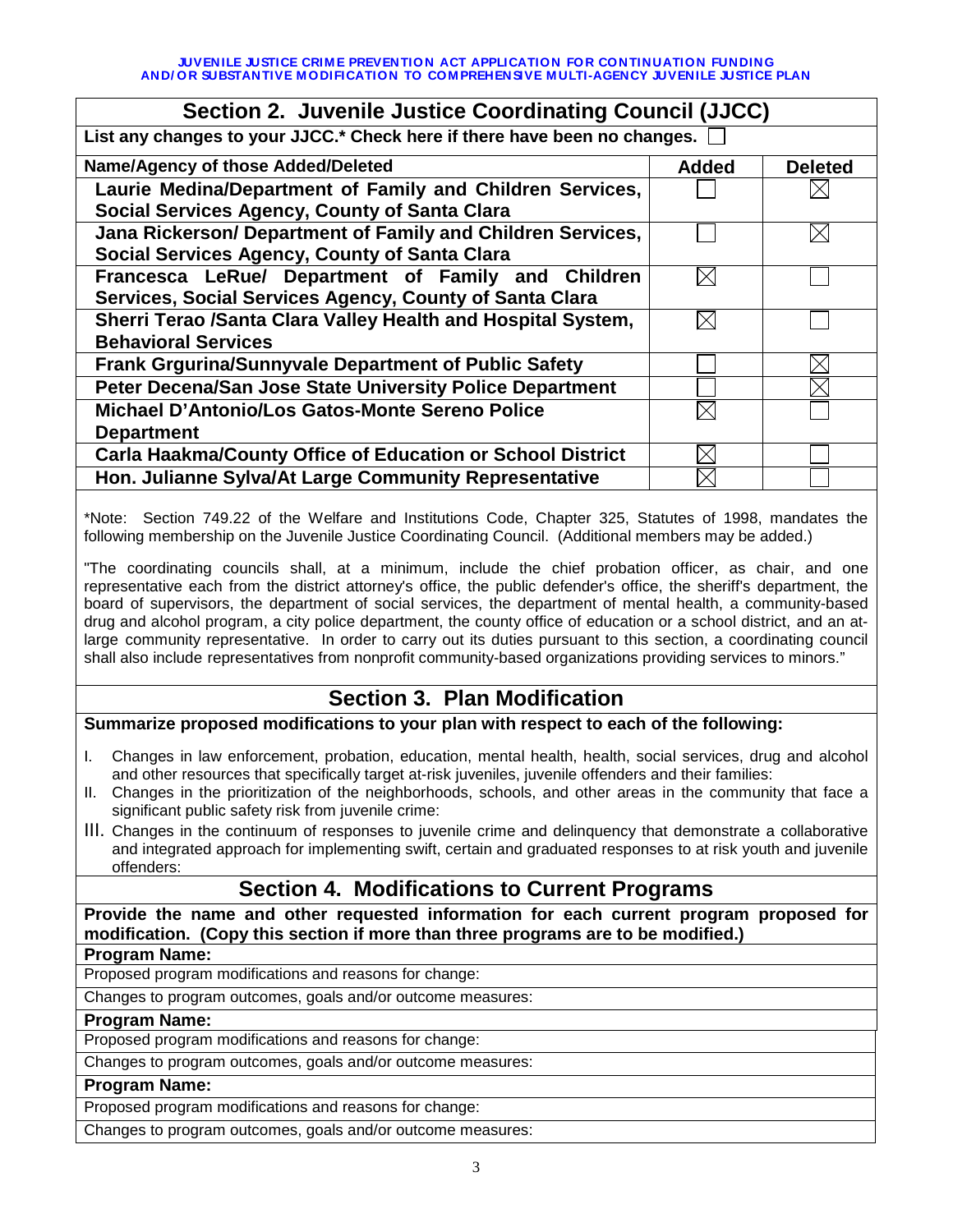**JUVENILE JUSTICE CRIM E PREVENTION ACT APPLICATION FOR CONTINUATION FUNDING AND/ OR SUBSTANTIVE M ODIFICATION TO COM PREHENSIVE M ULTI-AGENCY JUVENILE JUSTICE PLAN**

| <b>Section 5. Added/Deleted Programs</b>                                                                                                                                                                                                                                                                                                                                                                                                                                                                                                                                                                                      |  |  |  |  |  |  |
|-------------------------------------------------------------------------------------------------------------------------------------------------------------------------------------------------------------------------------------------------------------------------------------------------------------------------------------------------------------------------------------------------------------------------------------------------------------------------------------------------------------------------------------------------------------------------------------------------------------------------------|--|--|--|--|--|--|
| Provide all requested information for each program that will be added or deleted.                                                                                                                                                                                                                                                                                                                                                                                                                                                                                                                                             |  |  |  |  |  |  |
| Name(s) of Deleted Program(s) (if any):                                                                                                                                                                                                                                                                                                                                                                                                                                                                                                                                                                                       |  |  |  |  |  |  |
| II. Information for Added Program (Copy this section for each additional program to be added.)                                                                                                                                                                                                                                                                                                                                                                                                                                                                                                                                |  |  |  |  |  |  |
| Program Name:<br>А.                                                                                                                                                                                                                                                                                                                                                                                                                                                                                                                                                                                                           |  |  |  |  |  |  |
| В.<br>Target Population:                                                                                                                                                                                                                                                                                                                                                                                                                                                                                                                                                                                                      |  |  |  |  |  |  |
| <b>Estimated Annual Number of Clients Served:</b><br>C.                                                                                                                                                                                                                                                                                                                                                                                                                                                                                                                                                                       |  |  |  |  |  |  |
| Program Category: (check all that Apply)<br>D.                                                                                                                                                                                                                                                                                                                                                                                                                                                                                                                                                                                |  |  |  |  |  |  |
| Intervention<br>Suppression<br>Prevention<br>Incapacitation                                                                                                                                                                                                                                                                                                                                                                                                                                                                                                                                                                   |  |  |  |  |  |  |
| Е.<br>Describe the program's goals, youth who will be served, and services they will receive.                                                                                                                                                                                                                                                                                                                                                                                                                                                                                                                                 |  |  |  |  |  |  |
| F.<br>Describe the collaborations that will occur with other agencies.                                                                                                                                                                                                                                                                                                                                                                                                                                                                                                                                                        |  |  |  |  |  |  |
| Describe the basis upon which the program, or elements thereof, have been demonstrated to be effective<br>G.                                                                                                                                                                                                                                                                                                                                                                                                                                                                                                                  |  |  |  |  |  |  |
| in reducing juvenile crime and/or delinquency (a pre-requisite for program approval).                                                                                                                                                                                                                                                                                                                                                                                                                                                                                                                                         |  |  |  |  |  |  |
| Describe the nature and time frame(s) for implementation of the major program components.<br>Н.                                                                                                                                                                                                                                                                                                                                                                                                                                                                                                                               |  |  |  |  |  |  |
| State law requires that the following outcomes be assessed for approved programs: arrest rate, rate of<br>successful completion of probation, incarceration rate, probation violation rate, rates of completion of<br>restitution and court-ordered community service, and annual per capita program costs. For added<br>programs only, go to the "Juvenile Justice Crime Prevention Act Outcome Template" to provide the<br>required information for these outcomes and any additional outcomes that will be used to assess the<br>achievements of program participants. Email the completed template with this application. |  |  |  |  |  |  |
| <b>Section 6. Program Budgets</b>                                                                                                                                                                                                                                                                                                                                                                                                                                                                                                                                                                                             |  |  |  |  |  |  |

**Using the following templates, provide the current and proposed budget for each funded program. Copy these templates if more than one program is proposed for funding.** 

### **Program Name: Multi-Agency Assessment Center**

| <b>Current Budget</b>                                              | <b>State Funds</b> | <b>Interest</b> | <b>Non-JJCPA</b><br><b>Funds</b> |
|--------------------------------------------------------------------|--------------------|-----------------|----------------------------------|
| <b>Salaries and Benefits</b>                                       | \$639,473          | S               |                                  |
| <b>Services and Supplies</b>                                       | \$3,500            |                 |                                  |
| <b>Professional Services</b>                                       | \$706,994          | œ               |                                  |
| <b>Community-Based Organizations</b>                               | \$174,000          | æ               |                                  |
| <b>Fixed Assets/Equipment</b>                                      |                    |                 |                                  |
| Administrative Overhead (Maximum = 0.5% of State<br><b>Funds</b> ) | \$5,003            | C               |                                  |
| <b>Other</b>                                                       |                    | S               |                                  |
| <b>Fund Totals</b>                                                 | \$1,528,970        | S               | S                                |

| <b>Proposed Budget</b>                                             | <b>State Funds</b> | <b>Interest</b> | <b>Non-JJCPA</b><br><b>Funds</b> |
|--------------------------------------------------------------------|--------------------|-----------------|----------------------------------|
| <b>Salaries and Benefits</b>                                       | \$660,881          | S               |                                  |
| <b>Services and Supplies</b>                                       | \$3,500            |                 |                                  |
| <b>Professional Services</b>                                       | \$738,780          |                 |                                  |
| <b>Community-Based Organizations</b>                               | \$183,680          |                 |                                  |
| <b>Fixed Assets/Equipment</b>                                      | S                  |                 |                                  |
| Administrative Overhead (Maximum = 0.5% of State<br><b>Funds</b> ) | \$5,072            | \$              |                                  |
| <b>Other</b>                                                       | S                  |                 |                                  |
| <b>Fund Totals</b>                                                 | \$1,591,913        |                 | S                                |